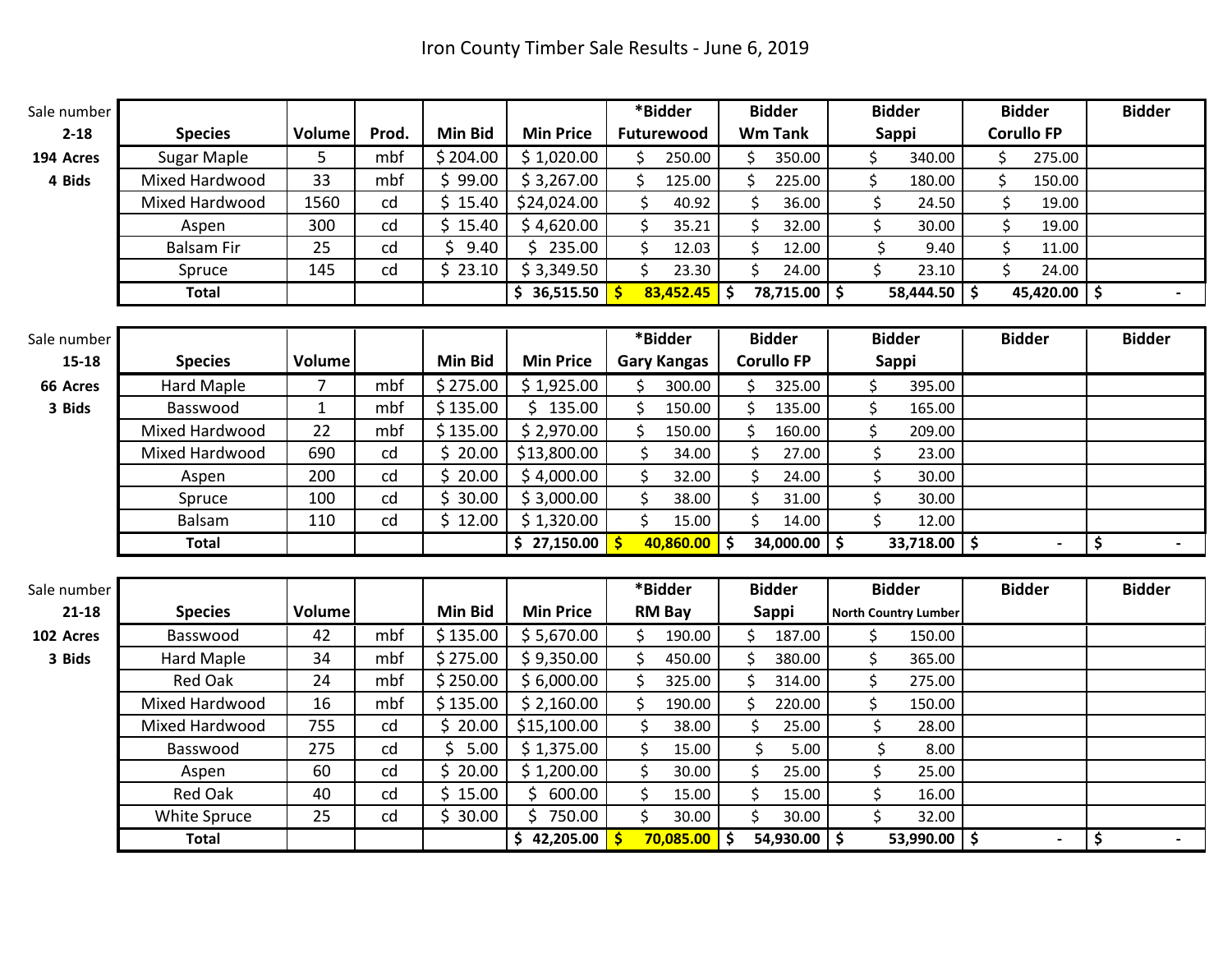| Sale number |                    |                |     |                |                  | *Bidder                    | <b>Bidder</b>               | <b>Bidder</b>        | <b>Bidder</b>        | <b>Bidder</b> |
|-------------|--------------------|----------------|-----|----------------|------------------|----------------------------|-----------------------------|----------------------|----------------------|---------------|
| $22 - 18$   | <b>Species</b>     | <b>Volume</b>  |     | <b>Min Bid</b> | <b>Min Price</b> | <b>RM Bay</b>              | <b>Sappi</b>                |                      |                      |               |
| 171 Acres   | <b>Sugar Maple</b> | 52             | mbf | \$275.00       | \$14,300.00      | Ś.<br>420.00               | Ś.<br>340.00                |                      |                      |               |
| 2 Bids      | Mixed Hardwood     | 32             | mbf | \$136.00       | \$4,352.00       | \$<br>190.00               | \$<br>175.00                |                      |                      |               |
|             | Mixed Hardwood     | 1420           | cd  | \$20.00        | \$28,400.00      | Ś.<br>42.00                | \$<br>28.50                 |                      |                      |               |
|             | Aspen              | 10             | cd  | \$20.00        | \$200.00         | Ś.<br>35.00                | \$<br>20.00                 |                      |                      |               |
|             | <b>Balsam Fir</b>  | 20             | cd  | \$12.00        | \$.<br>240.00    | \$<br>12.00                | \$<br>12.00                 |                      |                      |               |
|             | Spruce             | 30             | cd  | \$30.00        | \$900.00         | \$<br>30.00                | \$<br>30.00                 |                      |                      |               |
|             | Total              |                |     |                | \$48,392.00      | $89,050.00$ \$             | $65,090.00$ \$              |                      | \$                   | \$<br>$\sim$  |
|             |                    |                |     |                |                  |                            |                             |                      |                      |               |
| Sale number |                    |                |     |                |                  | *Bidder                    | <b>Bidder</b>               | <b>Bidder</b>        | <b>Bidder</b>        | <b>Bidder</b> |
| $24-18$     | <b>Species</b>     | <b>Volume</b>  |     | <b>Min Bid</b> | <b>Min Price</b> | Sappi                      |                             |                      |                      |               |
| 120 Acres   | Mixed Hardwood     | 10             | mbf | \$135.00       | \$1,350.00       | \$<br>140.00               |                             |                      |                      |               |
| 1 Bids      | <b>Hard Maple</b>  | 5              | mbf | \$275.00       | \$1,375.00       | \$<br>285.00               |                             |                      |                      |               |
|             | Mixed Hardwood     | 975            | cd  | \$<br>20.00    | \$19,500.00      | 24.00                      |                             |                      |                      |               |
|             | Spruce             | 180            | cd  | \$<br>30.00    | \$5,400.00       | \$<br>30.00                |                             |                      |                      |               |
|             | <b>Balsam Fir</b>  | 150            | cd  | \$<br>12.00    | \$1,800.00       | 12.00                      |                             |                      |                      |               |
|             | Aspen              | 85             | cd  | \$<br>20.00    | \$1,700.00       | \$<br>27.00                |                             |                      |                      |               |
|             | <b>Total</b>       |                |     |                | \$31,125.00      | $35,720.00$ \$<br><b>S</b> | $\blacksquare$              | \$<br>$\blacksquare$ | \$<br>$\blacksquare$ | \$<br>$\sim$  |
|             |                    |                |     |                |                  |                            |                             |                      |                      |               |
| Sale number |                    |                |     |                |                  | *Bidder                    | * Bidder                    | <b>Bidder</b>        | <b>Bidder</b>        | <b>Bidder</b> |
| $25 - 18$   | <b>Species</b>     | Volume         |     | <b>Min Bid</b> | <b>Min Price</b> | <b>Sappi</b>               | <b>North Country Lumber</b> |                      |                      |               |
| 107 Acres   | Hard Maple         | 89             | mbf | \$289.00       | \$25,721.00      | Ś.<br>383.00               | Ś<br>325.00                 |                      |                      |               |
| 2 Bids      | Basswood           | 84             | mbf | \$142.00       | \$11,928.00      | Ś.<br>189.00               | ς.<br>145.00                |                      |                      |               |
|             | Mixed Hardwood     | 31             | mbf | \$142.00       | \$4,402.00       | ς.<br>201.00               | Ś.<br>145.00                |                      |                      |               |
|             | <b>Red Oak</b>     | $\overline{2}$ | mbf | \$250.00       | \$500.00         | ς.<br>300.00               | 250.00<br>ς.                |                      |                      |               |
|             | Mixed Hardwood     | 513            | cd  | \$20.40        | \$10,465.20      | 24.00                      | \$<br>23.00                 |                      |                      |               |
|             | Aspen              | 30             | cd  | \$20.00        | \$600.00         | \$<br>26.00                | \$<br>21.00                 |                      |                      |               |
|             | Spruce             | 21             | cd  | \$30.00        | \$<br>630.00     | Ś.<br>30.00                | Ś.<br>32.00                 |                      |                      |               |
|             | <b>Total</b>       |                |     |                | \$54,246.20      | 70,516.00<br>Ŝ             | \$<br>59,201.00 $\vert$ \$  |                      | \$                   | \$<br>$\sim$  |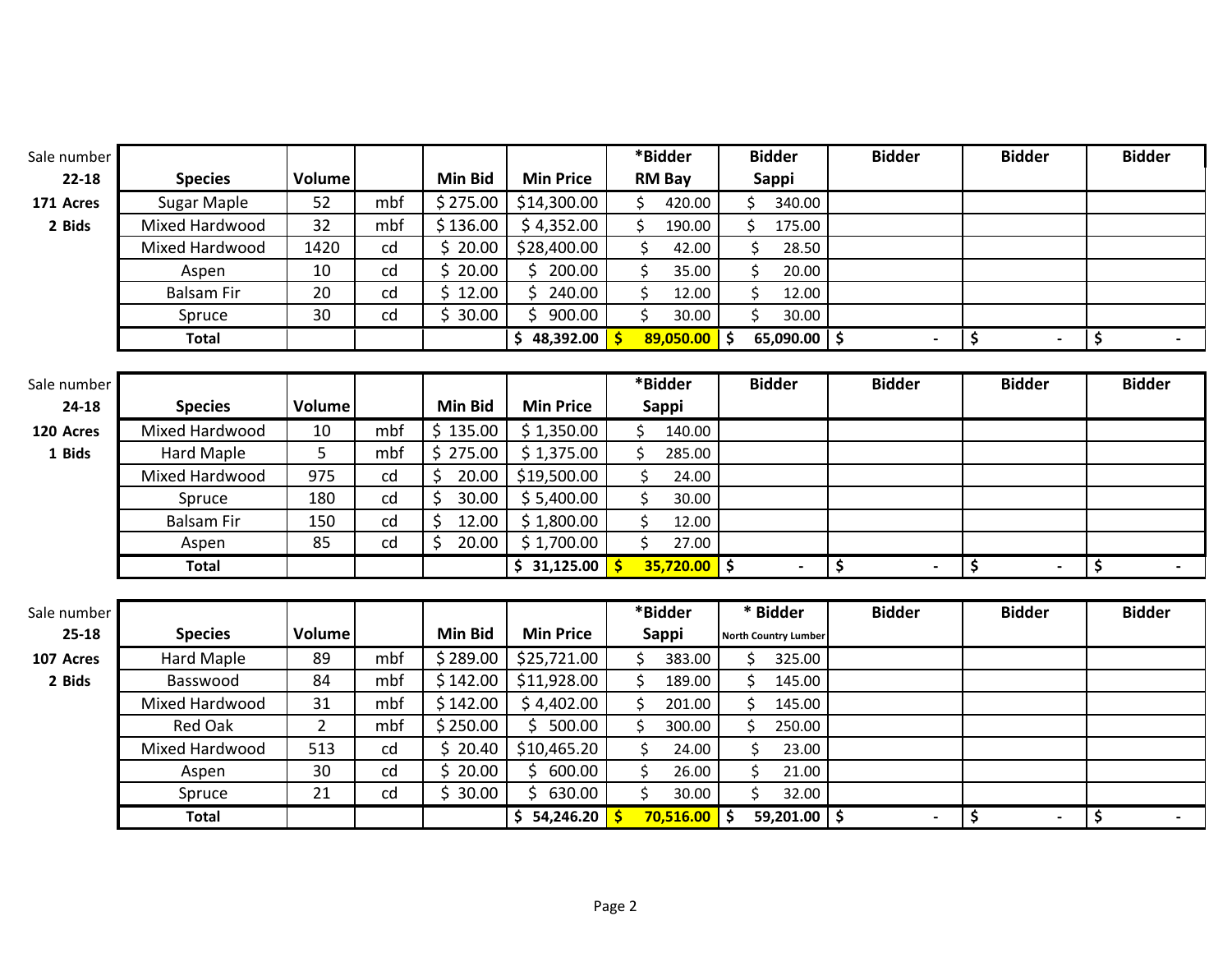| Sale number |                   |               |     |                |                  | *Bidder                    | <b>Bidder</b>                          |    | <b>Bidder</b>        |    | <b>Bidder</b>     |      | <b>Bidder</b>      |
|-------------|-------------------|---------------|-----|----------------|------------------|----------------------------|----------------------------------------|----|----------------------|----|-------------------|------|--------------------|
| $26 - 18$   | <b>Species</b>    | <b>Volume</b> |     | <b>Min Bid</b> | <b>Min Price</b> | Sappi                      | <b>North Country Lumber</b>            |    | <b>Ashland Mat</b>   |    |                   |      |                    |
| 147 Acres   | Hard Maple        | 75            | mbf | \$275.00       | \$20,625.00      | Ś.<br>411.00               | 345.00                                 | \$ | 334.07               |    |                   |      |                    |
| 3 Bids      | Mixed Hardwood    | 21            | mbf | \$135.00       | \$2,835.00       | Ś.<br>220.00               | Ś<br>150.00                            | \$ | 249.80               |    |                   |      |                    |
|             | Basswood          | 19            | mbf | \$135.00       | \$2,565.00       | 211.00                     | Ś<br>150.00                            | \$ | 135.19               |    |                   |      |                    |
|             | Mixed Hardwood    | 756           | cd  | \$20.00        | \$15,120.00      | Ś.<br>34.00                | \$<br>24.00                            | \$ | 22.47                |    |                   |      |                    |
|             | Basswood          | 320           | cd  | 5.00           | \$1,600.00       | Ś<br>5.00                  | \$<br>8.00                             | \$ | 5.63                 |    |                   |      |                    |
|             | Aspen             | 255           | cd  | \$20.00        | \$5,100.00       | \$<br>30.00                | \$<br>25.00                            | \$ | 24.47                |    |                   |      |                    |
|             | <b>Total</b>      |               |     |                | \$47,845.00      | $74,408.00$ \$             | $58,954.00$ \$                         |    | $57,898.43$ \$       |    |                   | \$   |                    |
|             |                   |               |     |                |                  |                            |                                        |    |                      |    |                   |      |                    |
| Sale number |                   |               |     |                |                  | *Bidder                    | <b>Bidder</b>                          |    | <b>Bidder</b>        |    | <b>Bidder</b>     |      | <b>Bidder</b>      |
| $27 - 18$   | <b>Species</b>    | Volume        |     | <b>Min Bid</b> | <b>Min Price</b> | <b>Henning Logging</b>     | <b>Gary Kangas   McFarland Cascade</b> |    |                      |    | <b>GA Dalbeck</b> |      | Futurewood         |
| 54 Acres    | <b>Red Pine</b>   | 1200          | cd  | \$35.00        | \$42,000.00      | \$<br>88.10                | 87.25<br>Ś                             | Ś. | 81.85                | \$ | 81.23             |      | 57.38              |
| 8 Bids      | <b>Total</b>      |               |     |                | \$42,000.00      | <u>_\$</u><br>105,720.00   | \$<br>$104,700.00$ \$                  |    | 98,220.00            | Ŝ. | 97,476.00         | l \$ | 68,856.00          |
|             |                   |               |     |                |                  |                            |                                        |    |                      |    |                   |      |                    |
|             |                   |               |     |                |                  |                            |                                        |    |                      |    |                   |      |                    |
| Sale number |                   |               |     |                |                  | *Bidder                    | <b>Bidder</b>                          |    | <b>Bidder</b>        |    | <b>Bidder</b>     |      | <b>Bidder</b>      |
| $2 - 19$    | <b>Species</b>    | Volume        |     | <b>Min Bid</b> | <b>Min Price</b> | Futurewood                 | Sappi                                  |    | <b>Wm Tank</b>       |    | <b>Woody Bros</b> |      | <b>Gary Kangas</b> |
| 61 Acres    | Mixed Hardwoods   | $\mathbf{1}$  | mbf | \$135.00       | \$135.00         | Ś.<br>135.00               | Ś.<br>155.00                           | \$ | 250.00               | \$ | 150.00            |      | Ś.<br>300.00       |
| 8 Bids      | Aspen             | 1950          | cd  | \$20.00        | \$39,000.00      | \$<br>65.07                | \$<br>59.26                            | \$ | 50.06                | \$ | 50.00             |      | \$<br>46.50        |
|             | Mixed Hardwoods   | 50            | cd  | \$20.00        | \$1,000.00       | \$<br>22.20                | \$<br>44.00                            | \$ | 37.00                | \$ | 35.00             |      | \$<br>35.00        |
|             | <b>Balsam Fir</b> | 15            | cd  | \$12.00        | \$180.00         | \$<br>12.03                | \$<br>12.00                            | \$ | 15.00                | \$ | 20.00             |      | Ś.<br>18.00        |
|             | <b>Total</b>      |               |     |                | \$40,315.00      | $\mathsf{S}$<br>128,311.95 | \$<br>$118,092.00$ \$                  |    | 99,942.00            | \$ | 99,700.00         | Ŝ.   | 92,995.00          |
|             |                   |               |     |                |                  |                            |                                        |    |                      |    |                   |      |                    |
| Sale number |                   |               |     |                |                  | *Bidder                    | <b>Bidder</b>                          |    | <b>Bidder</b>        |    | <b>Bidder</b>     |      | <b>Bidder</b>      |
| $3 - 19$    | <b>Species</b>    | Volume        |     | <b>Min Bid</b> | <b>Min Price</b> | <b>Gary Kangas</b>         | <b>GA Dalbeck</b>                      |    | <b>Timber Valley</b> |    | <b>Corullo FP</b> |      |                    |
| 33 Acres    | <b>Red Pine</b>   | 525           | cd  | \$35.00        | \$18,375.00      | \$<br>72.10                | \$<br>72.23                            | \$ | 58.10                | \$ | 48.00             |      |                    |
| 4 Bids      | Aspen             | 100           | cd  | \$20.00        | \$2,000.00       | \$<br>35.00                | \$<br>30.23                            | \$ | 30.00                | \$ | 28.00             |      |                    |
|             | <b>Balsam Fir</b> | 100           | cd  | \$12.00        | \$1,200.00       | \$<br>16.00                | \$<br>15.23                            | \$ | 15.00                | \$ | 15.00             |      |                    |
|             | Spruce            | 75            | cd  | \$30.00        | \$2,250.00       | \$<br>38.00                | \$<br>30.23                            | \$ | 45.00                | \$ | 32.00             |      |                    |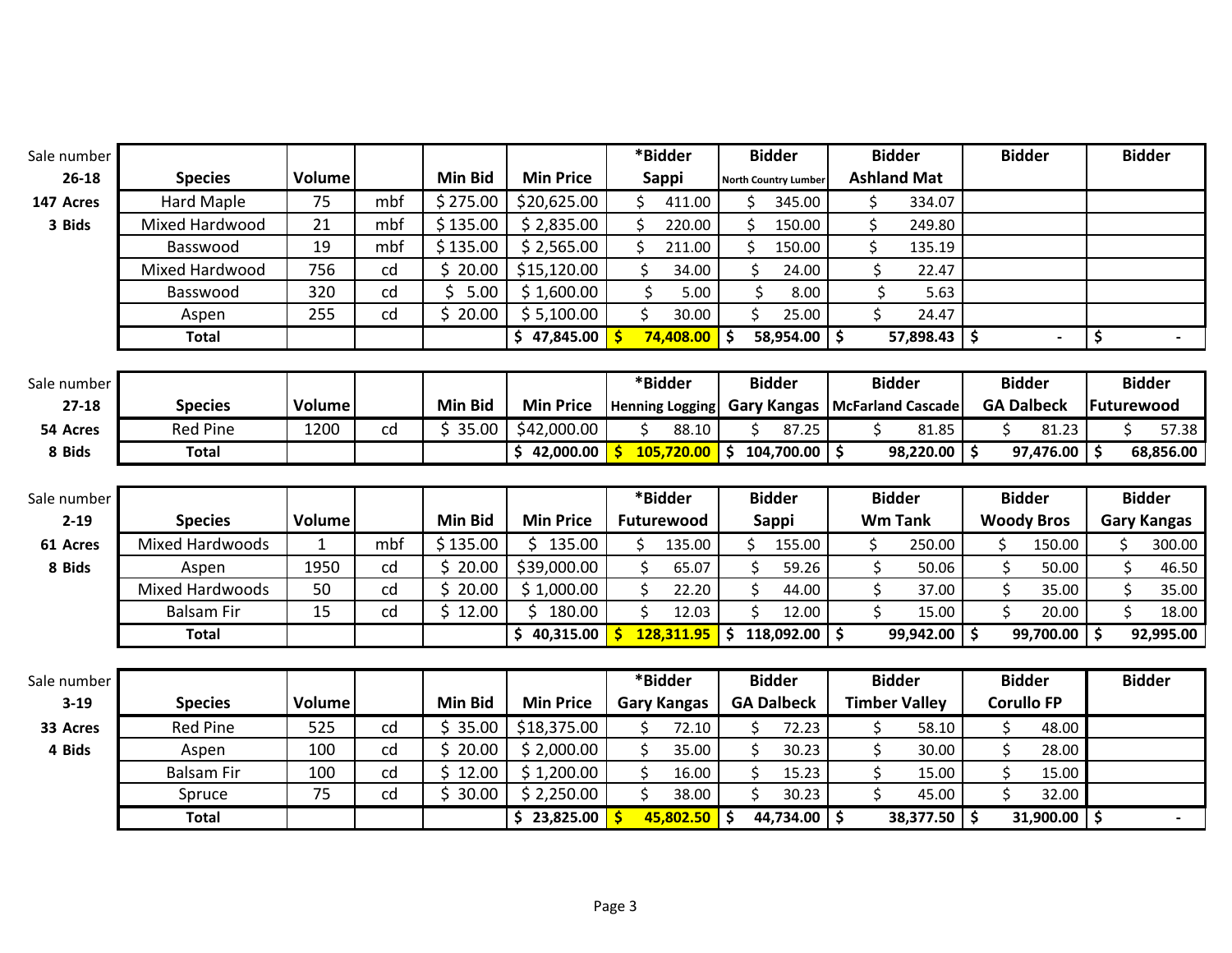| Sale number |                |        |     |                |                  | *Bidder                   | <b>Bidder</b>            | <b>Bidder</b>  | <b>Bidder</b> | <b>Bidder</b> |
|-------------|----------------|--------|-----|----------------|------------------|---------------------------|--------------------------|----------------|---------------|---------------|
| $5 - 19$    | <b>Species</b> | Volume |     | <b>Min Bid</b> | <b>Min Price</b> | Sappi                     |                          |                |               |               |
| 78 Acres    | Mixed Hardwood | 46     | mbf | \$124.00       | \$5,704.00       | 218.00                    |                          |                |               |               |
| 1 Bids      | Hard Maple     | 6      | mbf | \$253.00       | \$1,518.00       | 350.00                    |                          |                |               |               |
|             | Mixed Hardwood | 1044   | cd  | 20.00          | \$20,880.00      | 31.00                     |                          |                |               |               |
|             | Aspen          | 315    | cd  | 0.00           | \$6,300.00       | 36.00                     |                          |                |               |               |
|             | Balsam Fir     | 282    | cd  | \$10.60        | \$2,989.20       | 11.00                     |                          |                |               |               |
|             | Spruce         | 112    | cd  | 25.50          | \$2,856.00       | 25.50                     |                          |                |               |               |
|             | Tamarack       | 10     | cd  | \$11.00        | 110.00           | 11.00                     |                          |                |               |               |
|             | Total          |        |     |                | 40,357.20        | $61,900.00$ $\frac{1}{5}$ | $\overline{\phantom{0}}$ | $\blacksquare$ | $\sim$        |               |

| Sale number I |                |        |     |          |                  | *Bidder        |  | <b>Bidder</b>             | <b>Bidder</b>     |           | <b>Bidder</b> | <b>Bidder</b> |
|---------------|----------------|--------|-----|----------|------------------|----------------|--|---------------------------|-------------------|-----------|---------------|---------------|
| $7-19$        | <b>Species</b> | Volume |     | Min Bid  | <b>Min Price</b> | Sappi          |  | <b>Gary Kangas</b>        | <b>Corullo FP</b> |           |               |               |
| 24 Acres      | Mixed Hardwood |        | mbf | \$135.00 | 675.00           | 155.00         |  | 150.00                    |                   | 170.00    |               |               |
| 3 Bids        | Aspen          | 408    | cd  | 25.00    | \$10,200.00      | 42.00          |  | 32.00                     |                   | 28.00     |               |               |
|               | Mixed Hardwood | 258    | cd  | 23.20    | \$5,985.60       | 37.00          |  | 32.00                     |                   | 25.00     |               |               |
|               | Balsam Fir     | 10     | cd  | 12.00    | 120.00           | 12.00          |  | 12.00                     |                   | 14.00     |               |               |
|               | Total          |        |     |          | 16,980.60        | $27,577.00$ \$ |  | $22,182.00$ $\frac{1}{2}$ |                   | 18,864.00 |               |               |

| Sale number |                   |        |     |          |                  | *Bidder        | <b>Bidder</b> | <b>Bidder</b>     | <b>Bidder</b> | <b>Bidder</b> |
|-------------|-------------------|--------|-----|----------|------------------|----------------|---------------|-------------------|---------------|---------------|
| $8 - 19$    | <b>Species</b>    | Volume |     | Min Bid  | <b>Min Price</b> | <b>Wm Tank</b> | Sappi         | <b>Futurewood</b> |               |               |
| 156 Acres   | Mixed Hardwood    |        | mbf | \$135.00 | 135.00           | 200.00         | 170.00        | 135.00            |               |               |
| 3 Bids      | Hard Maple        |        | mbf | \$275.00 | 275.00           | 325.00         | 300.00        | 275.00            |               |               |
|             | Aspen             | 3250   | cd  | 20.00    | \$65,000.00      | 41.50          | 40.05         | 35.66             |               |               |
|             | Spruce            | 135    | cd  | 30.00    | \$4,050.00       | 31.00          | 30.00         | 31.10             |               |               |
|             | Mixed Hardwood    | 105    | cd  | 20.00    | \$2,100.00       | 35.00          | 37.00         | 25.32             |               |               |
|             | <b>Balsam Fir</b> | 70     | cd  | 12.00    | 840.00           | 12.00          | 12.00         | 12.03             |               |               |
|             | <b>Total</b>      |        |     |          | 72,400.00        | 144,100.00     | 139,407.50    | 124,004.20        |               |               |
|             |                   |        |     |          |                  |                |               |                   |               |               |

| Sale number |                   |        |     |                |                           | *Bidder            | <b>Bidder</b>    |  | <b>Bidder</b> | <b>Bidder</b>     | <b>Bidder</b> |
|-------------|-------------------|--------|-----|----------------|---------------------------|--------------------|------------------|--|---------------|-------------------|---------------|
| $9 - 19$    | <b>Species</b>    | Volume |     | <b>Min Bid</b> | <b>Min Price</b>          | <b>Gary Kangas</b> | <b>Wm Tank</b>   |  | Sappi         | <b>Corullo FP</b> |               |
| 40 Acres    | Mixed Hardwood    |        | mbf | \$135.00       | 135.00                    | 300.00             | 135.00           |  | 150.00        | 170.00            |               |
| 4 Bids      | Mixed Hardwood    | 210    | cd  | 20.00          | \$4,200.00                | 34.00              | 30.00            |  | 28.00         | 25.00             |               |
|             | Aspen             | 375    | cd  | 20.00          | \$7,500.00                | 32.00              | 32.00            |  | 28.00         | 26.00             |               |
|             | <b>Balsam Fir</b> | 75     | cd  | 12.00          | 900.00                    | 15.00              | 12.00            |  | 12.00         | 14.00             |               |
|             | Spruce            | 50     | cd  | 30.00          | \$1,500.00                | 35.00              | 30.00            |  | 30.00         | 31.00             |               |
|             | Total             |        |     |                | $14,235.00, \frac{5}{20}$ | 22,315.00          | $20,835.00$   \$ |  | 18,930.00     | 17,770.00         | $\sim$        |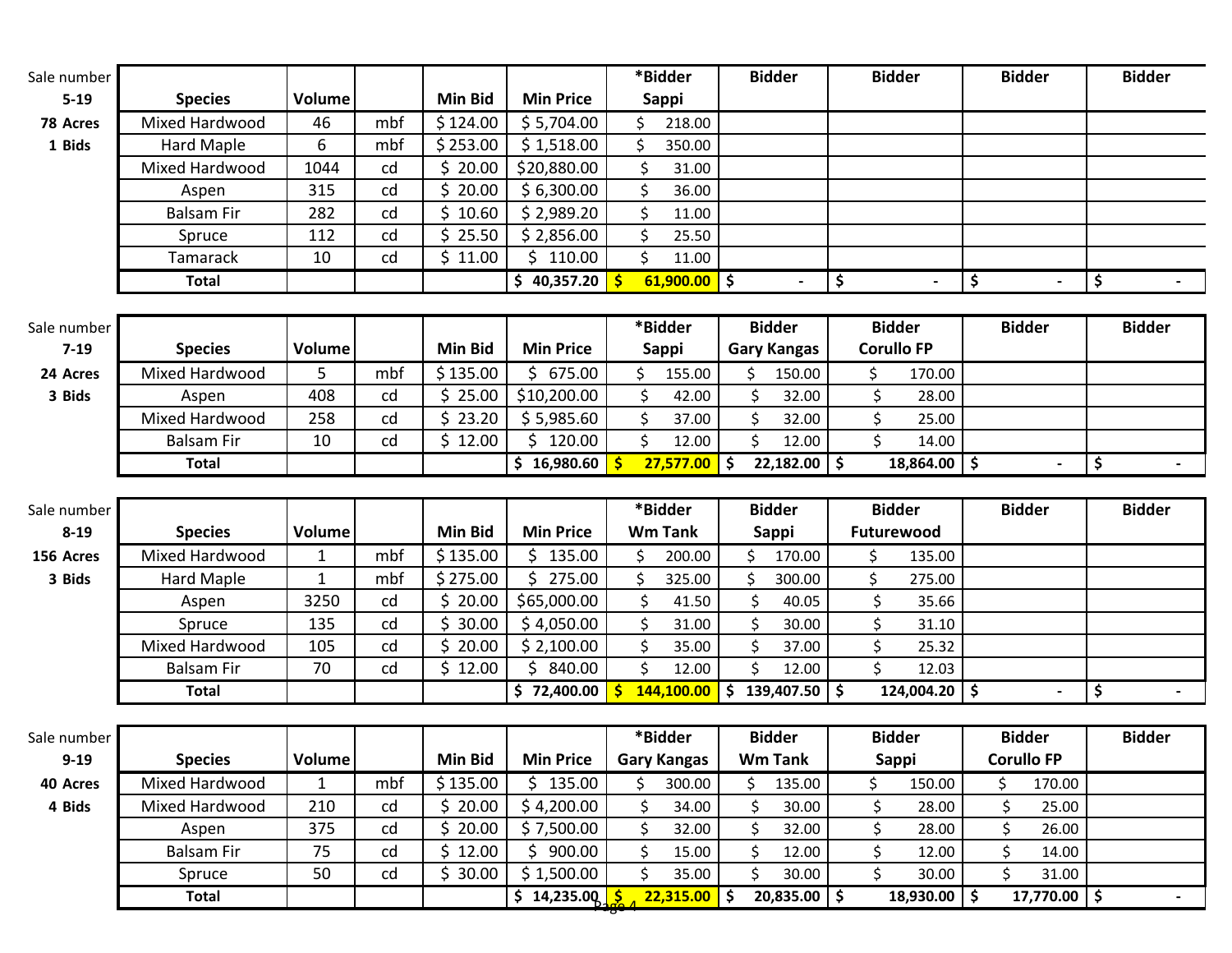| Sale number |                                   |               |     |                |                           | *Bidder                          |    | <b>Bidder</b>        |                                | <b>Bidder</b>     | <b>Bidder</b> | <b>Bidder</b> |
|-------------|-----------------------------------|---------------|-----|----------------|---------------------------|----------------------------------|----|----------------------|--------------------------------|-------------------|---------------|---------------|
| $10-19$     | <b>Species</b>                    | <b>Volume</b> |     | <b>Min Bid</b> | <b>Min Price</b>          | Sappi                            |    |                      |                                |                   |               |               |
| 83 Acres    | <b>Sugar Maple</b>                | 9             | mbf | \$275.00       | \$2,475.00                | Ś.<br>320.00                     |    |                      |                                |                   |               |               |
| 1 Bids      | <b>Mixed Hardwoods</b>            | 16            | mbf | \$135.00       | \$2,160.00                | Ś.<br>202.00                     |    |                      |                                |                   |               |               |
|             | <b>Mixed Hardwoods</b>            | 750           | cd  | \$20.00        | \$15,000.00               | \$<br>31.50                      |    |                      |                                |                   |               |               |
|             | Aspen                             | 5             | cd  | \$20.00        | \$100.00                  | \$<br>20.00                      |    |                      |                                |                   |               |               |
|             | Fir/Spruce                        | 10            | cd  | \$12.00        | \$120.00                  | \$<br>12.00                      |    |                      |                                |                   |               |               |
|             | <b>Total</b>                      |               |     |                | \$19,855.00               | $29,957.00$ \$<br>Ś              |    | $\blacksquare$       | $\vert$ \$                     |                   | \$            | \$            |
|             |                                   |               |     |                |                           |                                  |    |                      |                                |                   |               |               |
| Sale number |                                   |               |     |                |                           | *Bidder                          |    | <b>Bidder</b>        |                                | <b>Bidder</b>     | <b>Bidder</b> | <b>Bidder</b> |
| 13-19       | <b>Species</b>                    | Volume        |     | <b>Min Bid</b> | <b>Min Price</b>          | <b>Gary Kangas</b>               |    | Sappi                |                                | <b>Corullo FP</b> |               |               |
| 89 Acres    | Mixed Hardwood                    | $\mathbf{1}$  | mbf | \$135.00       | \$135.00                  | \$<br>300.00                     |    | \$<br>150.00         | \$                             | 180.00            |               |               |
| 3 Bids      | Mixed Hardwood                    | 100           | cd  | \$20.00        | \$2,000.00                | $\zeta$<br>32.50                 |    | \$<br>33.00          | \$                             | 24.00             |               |               |
|             | Aspen                             | 1400          | cd  | \$20.00        | \$28,000.00               | \$<br>36.50                      |    | \$<br>35.00          | \$                             | 25.00             |               |               |
|             | <b>Balsam Fir</b>                 | 160           | cd  | \$12.00        | \$1,920.00                | \$<br>15.00                      |    | \$<br>12.00          | \$                             | 14.00             |               |               |
|             | Spruce                            | 40            | cd  | \$20.00        | \$800.00                  | \$<br>32.00                      |    | \$<br>22.00          | \$                             | 24.00             |               |               |
|             | <b>Total</b>                      |               |     |                | \$32,855.00               | Ŝ<br>$58,330.00$ \$              |    | 55,250.00 $\vert$ \$ |                                | 40,780.00 \$      | ÷,            | \$            |
|             |                                   |               |     |                |                           |                                  |    |                      |                                |                   |               |               |
|             |                                   |               |     |                |                           |                                  |    |                      |                                |                   |               |               |
| Sale number |                                   |               |     |                |                           | *Bidder                          |    | <b>Bidder</b>        |                                | <b>Bidder</b>     | <b>Bidder</b> | <b>Bidder</b> |
| 14-19       | <b>Species</b>                    | Volume        |     | <b>Min Bid</b> | <b>Min Price</b>          | Futurewood                       |    | <b>Sappi</b>         |                                |                   |               |               |
| 261 Acres   | Sugar Maple                       | 5             | mbf | \$275.00       | \$1,375.00                | 300.00                           |    | ς<br>280.00          |                                |                   |               |               |
| 2 Bids      | Mixed Hardwood                    | 45            | mbf | \$135.00       | \$6,075.00                | \$<br>160.00                     |    | \$<br>145.00         |                                |                   |               |               |
|             | Mixed Hardwood                    | 3025          | cd  | \$20.00        | \$60,500.00               | \$<br>37.56                      |    | \$<br>22.00          |                                |                   |               |               |
|             | Aspen                             | 175           | cd  | \$20.00        | \$3,500.00                | \$<br>35.21                      |    | \$<br>25.00          |                                |                   |               |               |
|             | <b>Balsam Fir</b>                 | 100           | cd  | \$12.00        | \$1,200.00                | $\zeta$<br>12.03                 |    | \$<br>12.00          |                                |                   |               |               |
|             | Spruce                            | 350           | cd  | \$30.00        | \$10,500.00               | \$<br>31.30                      |    | \$<br>30.00          |                                |                   |               |               |
|             | <b>Total</b>                      |               |     |                | \$83,150.00               | $\mathsf{\dot{S}}$<br>140,638.75 | Ŝ  | $90,550.00$ \$       |                                |                   | \$            | \$            |
|             |                                   |               |     |                |                           |                                  |    |                      |                                |                   |               |               |
| Sale number |                                   |               |     |                |                           | *Bidder                          |    | <b>Bidder</b>        |                                | <b>Bidder</b>     | <b>Bidder</b> | <b>Bidder</b> |
| CL2-19      | <b>Species</b>                    | Volume        |     | <b>Min Bid</b> | <b>Min Price</b>          | <b>NO BID</b>                    |    |                      |                                |                   |               |               |
| 42 Acres    | Aspen                             | 490           | cd  | \$20.00        | \$9,800.00                |                                  |    |                      |                                |                   |               |               |
| 0 Bids      | Mixed Hardwood                    | 140           | cd  | \$20.00        | \$2,800.00                |                                  |    |                      |                                |                   |               |               |
|             | <b>Balsam Fir</b><br><b>Total</b> | 235           | cd  | \$12.00        | \$2,820.00<br>\$15,420.00 |                                  | \$ |                      | $\vert \mathbf{\hat{S}} \vert$ |                   | \$            | \$            |